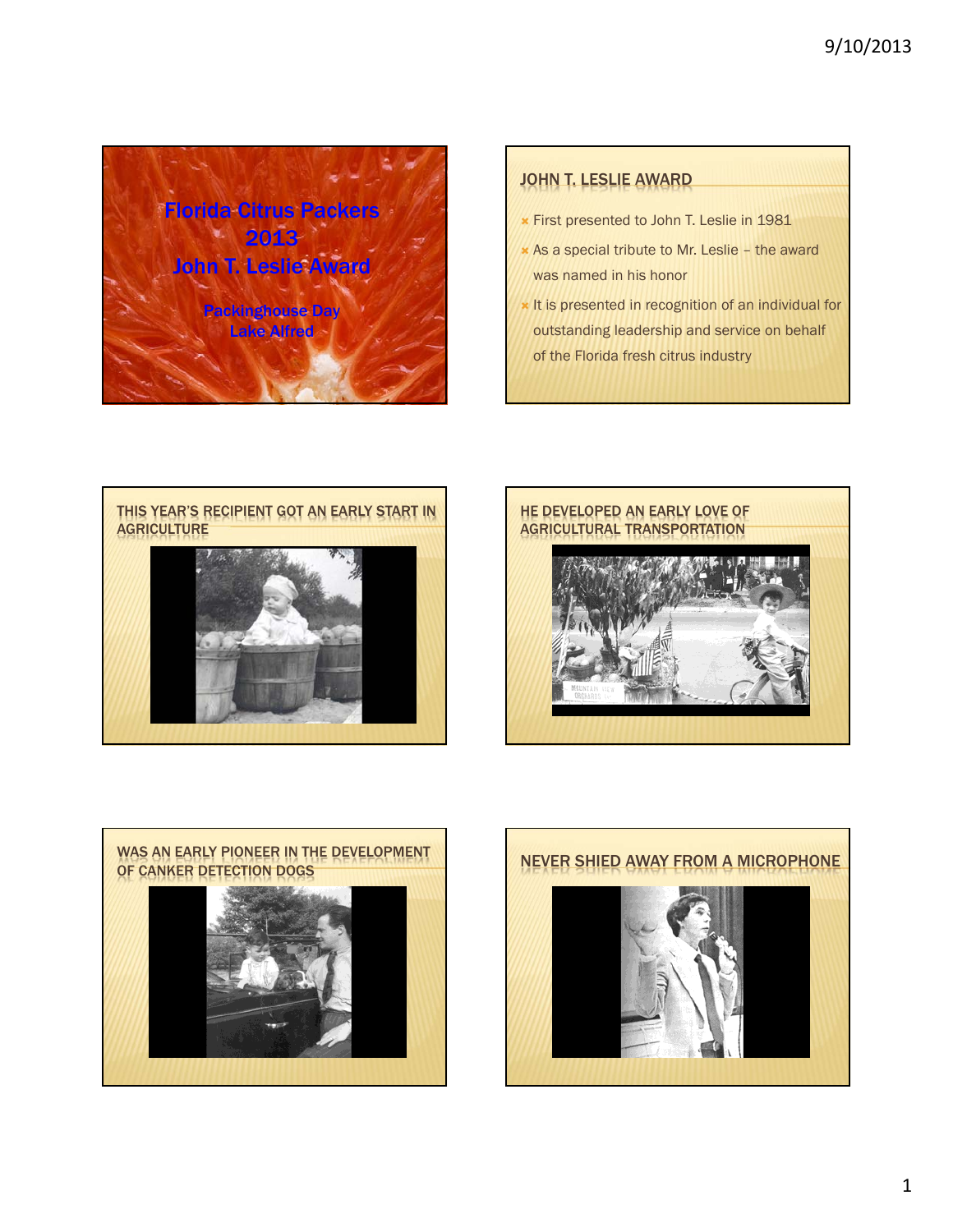







The coveted and prestigious award was presented to Richard J. Kinney For his may years of effective and loyal service to Fresh Florida citrus. This years' recipient, really needs no introduction • 31 years of exceptional service to fresh Florida Citrus • One of UF's first post harvest extension specialists • Someone who was in our packinghouses on a regular basis • Was vital to survival and improvement of Packinghouse Day • Responsible for dozens of publications